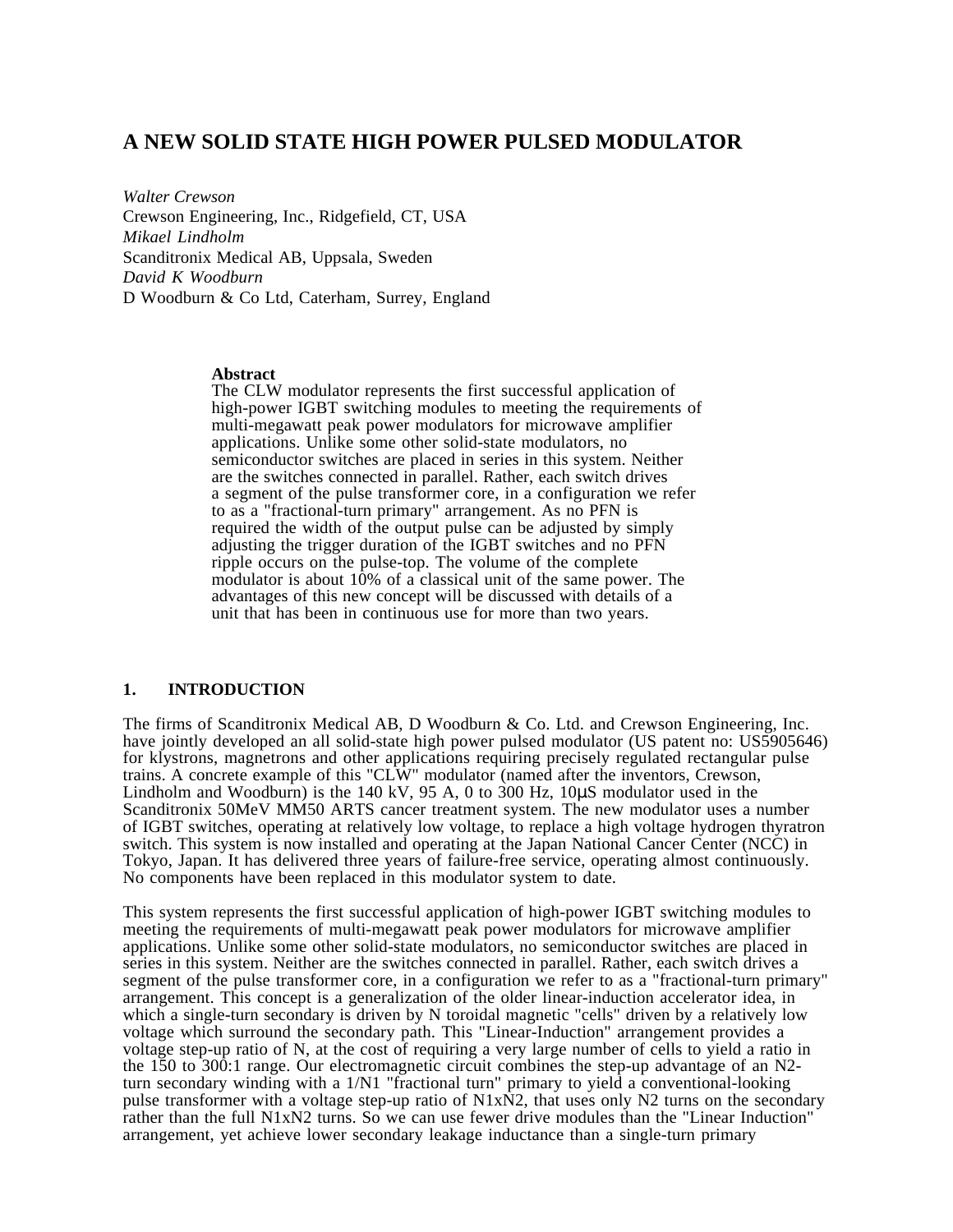arrangement can, and hence obtain a faster rise of secondary voltage than an equivalent singleprimary-turn design. The "best of both worlds" is obtained, so to speak.

A second desirable feature of our system is that no PFN structure is used, so the output pulse width can be adjusted by simply adjusting the trigger duration of the IGBT switches. This is a purely electronic adjustment, done at logic-level voltage. Of course, the pulse transformer must be designed to handle the maximum volt-second product of the largest, longest pulse that will be required. Also, no PFN "ripple" occurs on the pulse-top, so no "tuning" of PFN mutual inductances is required to minimize pulse flatness.

We have used a simple passive circuit to compensate for the voltage droop of the modulator capacitors, and this circuit also helps to limit fault currents in the event of a secondary-side short circuit. The modulator we have built for NCC has been subjected to numerous secondary shorts during its development and testing, with no resulting component failures.

We charge the modulator with a series-resonant switch-mode power supply that acts to first order as a "charge pump" or "current source", and which therefore isolates the input powerline very effectively against the pulsed nature of the load. Older resonant-charged circuits tend to cause the input line current to pulsate in step with the modulator output pulses, while the series-resonant supply effectively prevents this.

The modulator replaces several 2-metre high racks of equipment, which were required when the older thyratron-PFN-resonant charger modulator technology was employed. All support subsystems, including the main charging power supply, the filament supply, DC reset supply and the computer interface electronics, are enclosed in the modulator cabinet, which has a total volume less than 0.5 cubic meter. The klystron is mounted directly on the top cover of the modulator. Modulator components are all accessible, and are mounted in plug-in modules on the side walls of the oil tank which holds the pulse transformer and klystron socket.

One present version of the CLW modulator meets the following performance specifications.

- Peak Output Voltage: -140 kV
- Peak Output Current: 95 A
- Repetition Rate: 0 to 300 Hz
- Pulse Flatness: <0.5% peak-to-peak
- Pulse-Pulse Regulation: <0.5% maximum at any repetition rate
- Pulse Width: electronically selectable from 3 to  $10 \mu S$  (no access to modulator is required to change pulse width)
- Efficiency: Approx. 80 percent, line input to pulse output
- Input power:  $400 \text{ V}$ , 3 phase,  $50/60 \text{ Hz}$ ,  $50 \text{ KVA}$  max.
- No high voltage DC power is used. Modulator drive voltage is 900 volts DC, which means that no series connected solid state devices are used; the only high voltage present is at the pulsed output.
- Passed all EMC/EMI tests performed by SEMKO, the Swedish Testing Laboratory.
- Completely Computer-Controlled, using a Windows NT based software interface written by Scanditronix Medical AB.

The operating parameters can be varied widely to meet other performance requirements. CLW technology can be applied to drive klystron, super-klystron or magnetron loads. It is economically competitive with the older thyratron-PFN technology, and when the greatly reduced maintenance and size/weight characteristics of CLW modulator systems are taken into account, the CLW system is seen to be more cost-effective than older technologies. As there are few components that will age with use, the cost of ownership is considerably less than systems using thyratron tubes.

# **2. FRACTIONAL-TURN PRIMARY CONCEPT**

A numerical example is useful in thinking about fractional-turn primaries. Begin with a pulse modulator of the PFN type, and suppose the output pulse is required to be 100 kV at 100 amps, to use round numbers. The load impedance Rs is 100 kV/100 A, or 1000 Ohms. Suppose the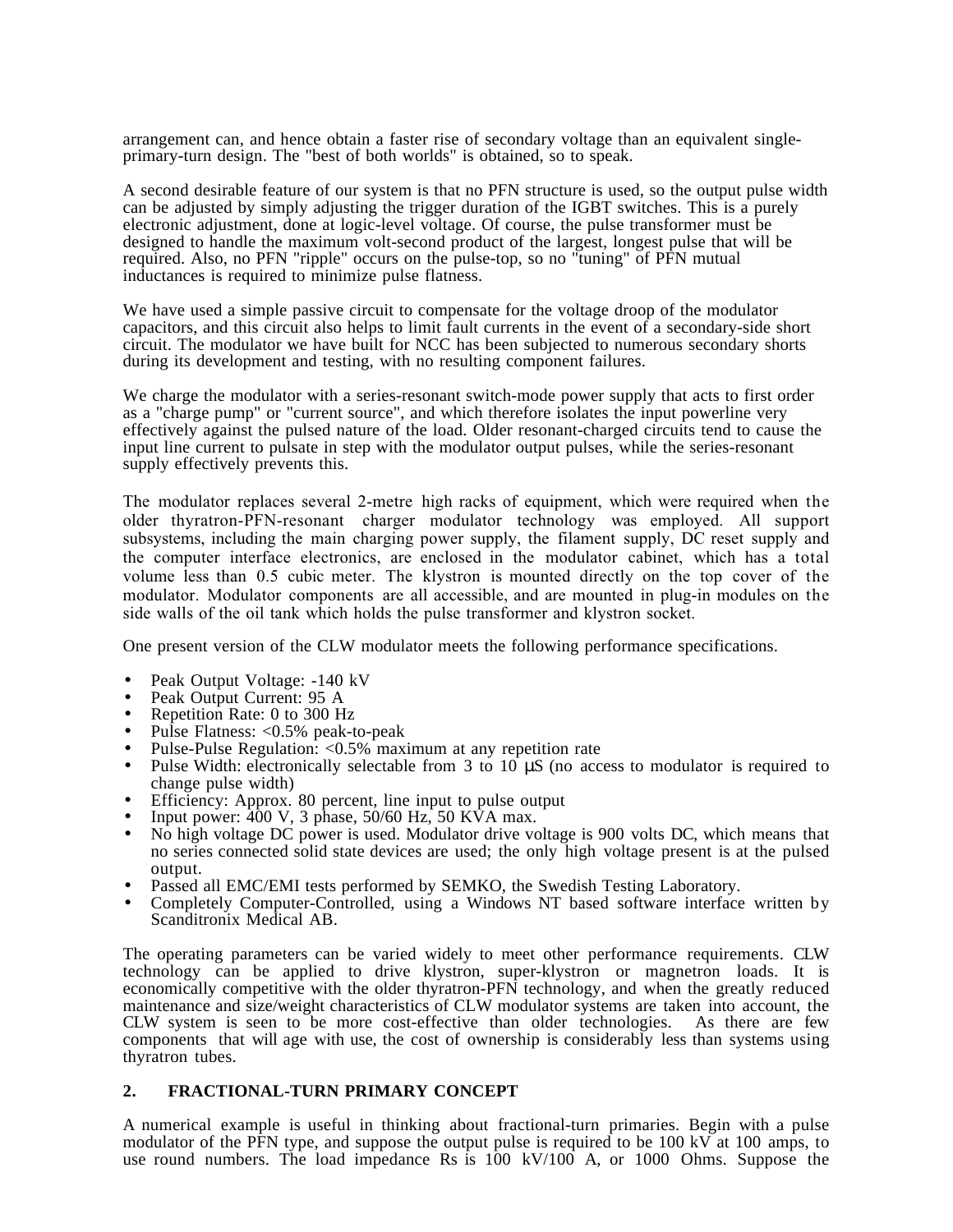primary of the pulse transformer is driven by a PFN charged to 20 kV and switched by a thyratron tube. The transformer primary is then driven by one-half the PFN charging voltage, or 10 kV, and the transformer must supply a voltage step-up ratio of 10:1. Further suppose that the pulse transformer's core is sized to require a 5-turn primary winding to avoid core saturation during the pulse width. The secondary winding must have 50 turns to supply the required voltage step-up ratio. The core thus supports 2kV per turn during the pulse. The primary pulse current is ten times the load current, or 1000 A.

To replace the thyratron switch with lower-voltage solid-state switches, suppose there are available IGBTs that will operate safely at 1000 V and  $1000$  A; this is simply an example, there are much larger IGBTs on the market. We choose IGBTs rather than thyristors, as IGBTs can be turned off by removing their gate voltage, while thyristors require a pulse-shaping circuit to drive current to zero at the end of the pulse, and so will need a PFN. We suppose that the existing pulse transformer provides a satisfactory pulse risetime, so it would be convenient to keep the same transformer core and secondary structure and simply rework the primary windings. Doing this will not materially affect the pulse rise and fall-times. Also, to make maximum use of the voltage handling capability of the switches, suppose we eliminate the PFN structure and drive the primary from a simple capacitor. Charging this capacitor to 1 kV will then supply a 1 kV pulse to the primary, while we would only have 500 V if a PFN were used. Of course, the capacitor voltage will "droop" somewhat during the pulse, and we will address this point later on. This idea will not work with thyristors; it makes use of the fact that the IGBT switches can be turned off electronically, giving the possibility of changing the pulse width by simply altering the width of the IGBT trigger pulse, which can be done by software without requiring access to the modulator itself.

If we use a single-turn primary winding, the output voltage will be only 50 kV, and the core will be driven at the 1kV per turn level, so we are not using the core effectively and the output pulse voltage is too small. To restore the 100 kV output voltage while keeping the same core structure we could double the secondary turns. But this is a major transformer re-design, and it does not address the issue of driving the core material properly, at 2 kV per turn. Also, doubling the secondary turns will quadruple the secondary-side leakage inductance, and this will seriously slow the pulse risetime.

The output pulse risetime is approximately 2.2Lk/Rs , where Lk is the secondary-side leakage inductance of the pulse transformer. All else being held constant, the secondary-side leakage inductance is proportional to the square of secondary turns. So doubling the secondary turns will cause a factor of four increase in this inductance, and the same factor of four increase in pulse rise and fall-times. This is unacceptable under the "ground rules" of the "thought experiment" we are conducting.

One way of solving this problem is to connect two of the IGBTs in series, and drive the single-turn primary with 2 kV. This kind of solution is employed in some solid-state modulators, where thyristors are connected in series and a PFN structure is used to shape the pulse. We prefer to avoid the problems of connecting switches in series, so we do not adopt this idea. Is there another way to reach the goal?

Yes; if a 1/2-turn primary is used, one can leave the 50-turn secondary unchanged. Since the voltage step-up ratio equals the secondary turns count divided by the primary turns count, this provides a 100:1 voltage step-up ratio, and restores the 100 kV output pulse without affecting the secondary-side leakage inductance. At first glance this may sound impractical, but it is not. Again, as a "thought experiment", consider sawing the transformer core into two identical cores, each one with half the cross-sectional area of the original. Then we drive each of these cores with a singleturn primary, and mount the cores next to each other so the transformer appears mechanically identical to the original design. This is the "fractional-turn" primary concept in its simplest form.

In practice, the "single-turn" primary windings are composed of many single-turn wires arranged adjacent to each other; this keeps stray inductance to a minimum. If we simply drive one of the two "half-cores" with its own independent 1 kV pulse generator, then we have not avoided the problems associated with series-connected solid-state switches. If one of the two core halves is driven slightly later than the other one, the switches connected to this half will be exposed to a factor of two over-voltage and may be damaged. So, to avoid this problem, we "mix" the drives, so that each of the one-kV pulse generators drives some primary turns on EACH of the two core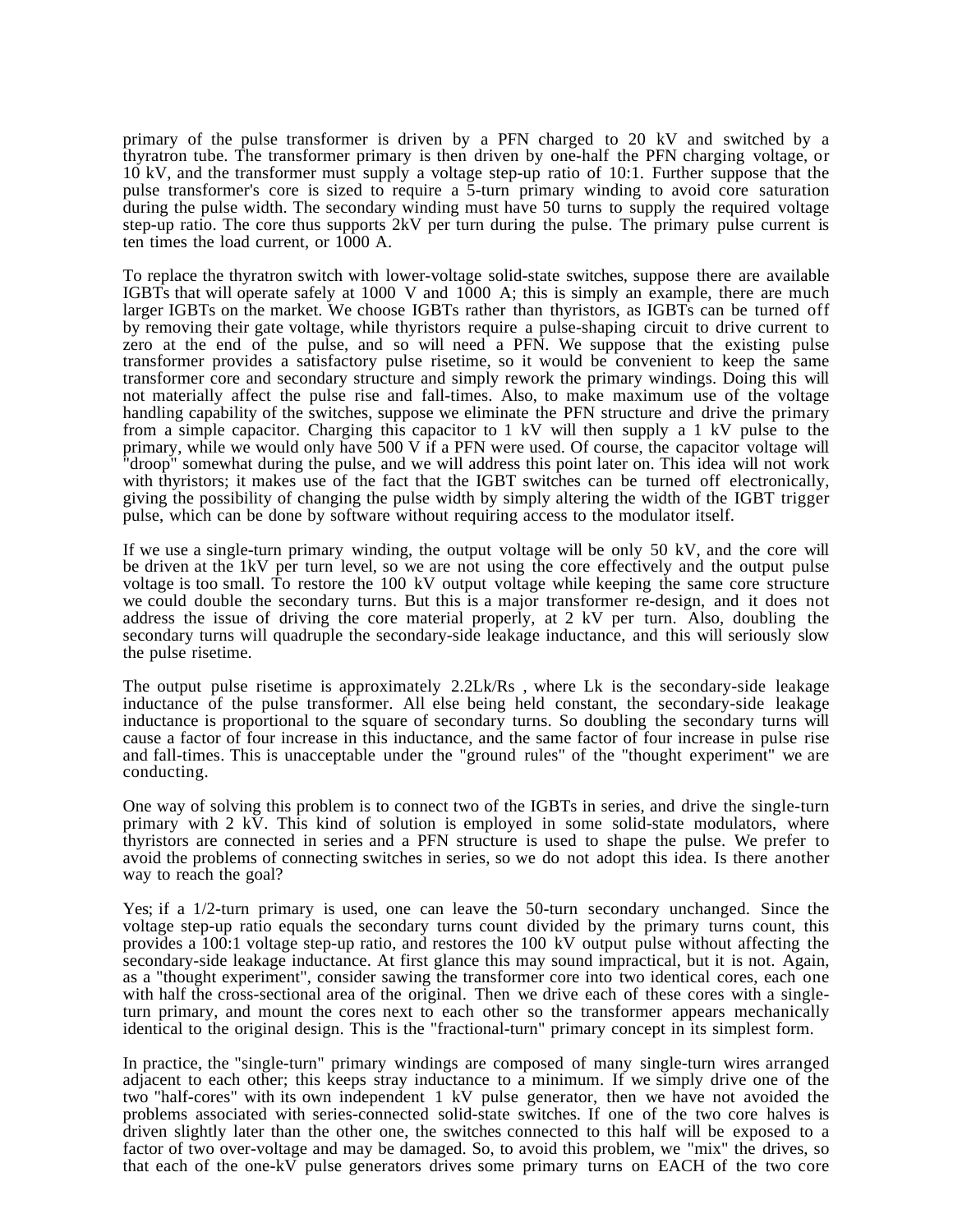halves. This way, the overvoltage issue is avoided. This point is crucial to the proper application of the concept.

To conclude the example, we now have a 100 kV output pulse at 100 A pulse current, being delivered by a 100:1 pulse transformer. The total primary current of this transformer is then 100 times the load current, or 10 kA. If each IGBT is to operate at 1 kA, we need ten switches. These are connected as described above, with each switch connected to its own capacitor and connected at its output side to several of the single-turn primaries distributed on the two transformer cores. This method of connection helps assure equal current and voltage sharing among the switches, yet does not place the switches directly in parallel or in series with each other.

If this process is extended to the limit, one emerges with a structure similar to the "Induction Linac" , where a single-turn secondary wire is surrounded by N toroidal cores, each driven by its own pulse generator. In the numerical example, if each core is driven by a 1 kV pulse, then 100 cores (N=100) are needed to obtain a 100 kV output pulse. Again, this structure can cause trouble of any of the N pulse switches is triggered late or is turned off earlier than the rest. The "nondriven" core will be subjected to the full voltage of the (N-1) driven cores, and damage to its associated pulse generator can occur. The solution again is to drive several cores with each pulse generator, interleaving the connections so that any one "late" switch will not spoil the result. We have demonstrated this idea in working CLW modulators by removing the trigger pulses from one or more IGBTs without markedly affecting the output pulse shape or causing any damage to the modulator.

A concrete example of this fractional-turn concept is illustrated in Fig.1. This shows a "fractionalturn" pulse transformer with a 1/2-turn primary structure. At first examination, the pulse transformer looks like a "conventional" transformer used in a thyratron-PFN type of modulator. A closer look shows that the magnetic core is built as two identical cores with a small gap between them. Each of the two "half-cores" is itself composed of two identical cores with a still smaller gap between them, but this is a detail of construction and not essential to the half-turn primary structure.



Fig. 1 Pulse transformer with half-turn primary

If the transformer of Fig. 1 is bisected by a vertical plane that passes between the two secondary "baskets", it splits into two identical transformers, with two primaries and two secondaries. The secondaries are connected in parallel at both high and low ends by capacitors, and the two windings serve as a "bifilar" structure to carry power up to the heater of the klystron or magnetron being driven by the negative HV output pulse. This arrangement also leads to very low leakage inductance when compared to a single transformer, and is standard practice in modulator pulse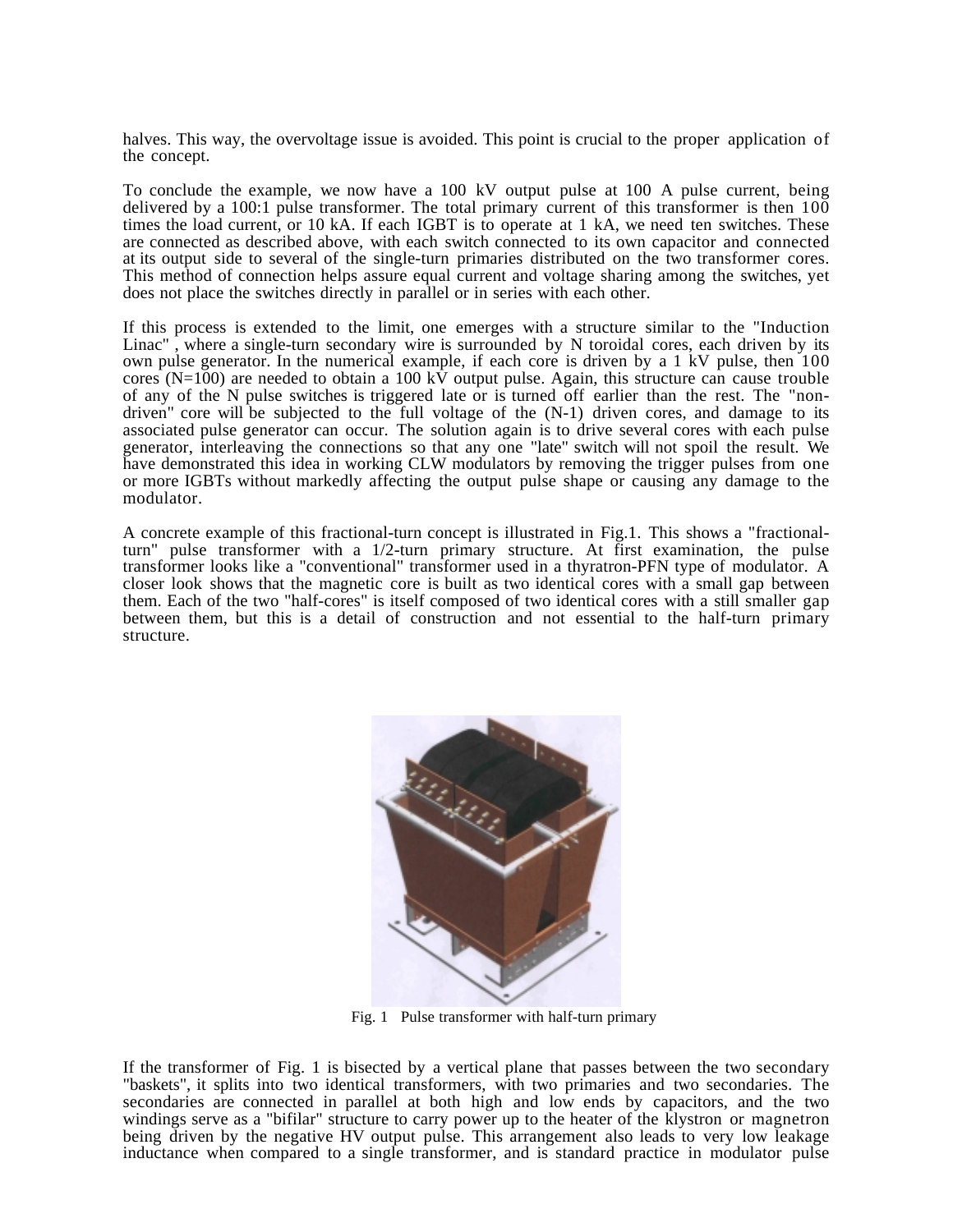transformer design. Look at the half-transformer on the left (foreground) side of the figure, and one has two cores, each surrounded by its own set of single-turn windings, and with BOTH cores surrounded by the secondary winding. This gives the half-turn primary effect. If each of the two cores is driven by 1 kV pulse generators, a 50-turn secondary winding develops 100 kV pulse voltage.

Note that there are four "core legs" in the overall structure. Each "leg" is driven by its own set of single-turn windings. There are eight of these single turn windings on each "leg". The "low end" of these primaries is connected to a common bus bar, shown running across the width of the transformer structure just below the eight individual "primary high end" connecting screws. There are 32 such individual "high end" primary connection points. In the klystron modulator currently in production, these 32 connections are fed by eight IGBT modules, so each of the four "legs" is driven by two such modules. The eight primary connections are grouped into two sets of four each, with each set driven by a separate IGBT/capacitor module. In this way, we obtain the necessary redundancy of connection to avoid the over-voltage situation described above if one module triggers late or turns off early. The other module still controls the voltage on this "leg" of the core structure in such a case. We are developing a smaller CLW modulator for magnetron drive that uses only four IGBT modules, but again the multiple single-turn primary connections are distributed so each "leg" of the magnetic circuit is driven by at least two modules.

# **3. PULSE SHAPING**

The pulse energy is delivered by switching charged low-inductance capacitors into the primary windings. We use a separate capacitive energy store for each IGBT, and isolate these modules from each other by connecting the capacitors to the DC power supply through diodes. By this means, if a capacitor or IGBT should fail, the energy stored in other modules cannot be discharged through the fault.

During the pulse, the current drawn from the capacitor causes its voltage to decrease linearly. A simple R-L circuit can compensate for this voltage "droop" quite effectively. This principle is illustrated in Fig. 2.



Fig. 2 Schematic Diagram of CLW Modulator

Figure 2 is a simplified schematic diagram of the CLW modulator, showing one of the N pulse generating IGBT modules. The R-L circuit labeled "compensation network" compensates for the droop of capacitor voltage. Each module is connected to the pulse transformer primary through its own compensation network. When the IGBT turns on, the inductor in the compensation network carries no current, and some voltage is dropped across the resistor. As time progresses, the capacitor voltage falls in a linear ramp, as the pulse current is fairly constant during the pulse. While this is happening, the inductor current is increasing. This reduces the voltage that is dropped by the resistor, and the net result is a fairly constant pulse voltage at the pulse transformer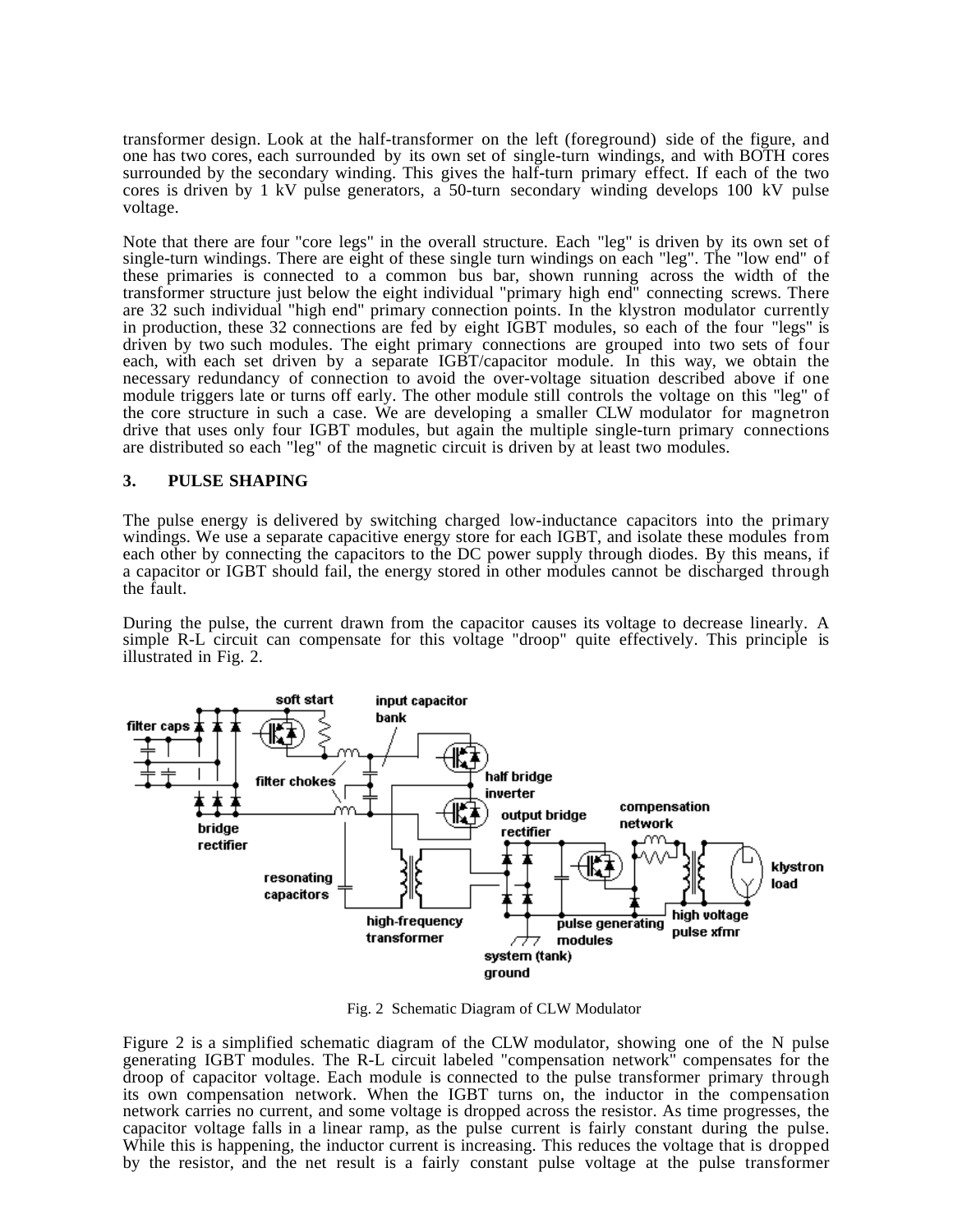primary. This type of pulse compensation results in a power loss of about seven percent for a pulse flatness (peak-to-peak deviation of voltage from a perfectly flat pulse) of one percent. This compensation circuit can be quickly designed and optimized using PSPICE or Microcap.

Another pulse-shaping component is the diode connected from the emitter (output end) of the IGBT and ground. This diode serves two functions: it prevents the emitter voltage from swinging strongly negative and damaging the IGBT when the IGBT turns off, and the small voltage developed across this diode acts to drive down the primary magnetizing current in the pulse transformer, helping reset the transformer core for the next pulse. In practice, we use several highspeed diodes in series at this point in the circuit to develop enough reset voltage; as the pulse duty factor increases, this reset voltage must also increase, as there is less time to drive down the magnetizing current.

Figure 2 also shows the series-resonant IGBT-switched power supply that acts as a constant-current source to recharge the pulse generating capacitors between pulses. This switching supply effectively isolates the pulsed load from the power line, and presents a constant-current load to the power line, which minimizes EMI/EMC problems with the CLW modulator.

#### Type<br>Militage Source ШB Delta **59.2V** Cussor 1  $-400mV$ Cursor 2  $-53.6V$ M 250us CH1 200mV CH2 10.0V CH<sub>2</sub>  $-145V$

#### **4. OUTPUT PULSES FROM CLW MODULATOR**

Fig. 3 60-ampere klystron current pulse from CLW modulator

Figure 3 shows a 10-microsecond wide klystron current pulse delivered by a CLW modulator. The slight current overshoot at the beginning of the pulse is charging current drawn by the stray capacitance of the load and pulse transformer terminal, and does not represent electron beam current.



Fig. 4 RF power pulse shape from klystron, 2.4 MW peak

Figure 4 shows the resulting envelope of microwave power delivered by the klystron when the current pulse of Fig. 3 is applied to it. This pulse is flat to better than 0.5% over a 7 microsecond interval, as shown in the more detailed view of Fig. 5.